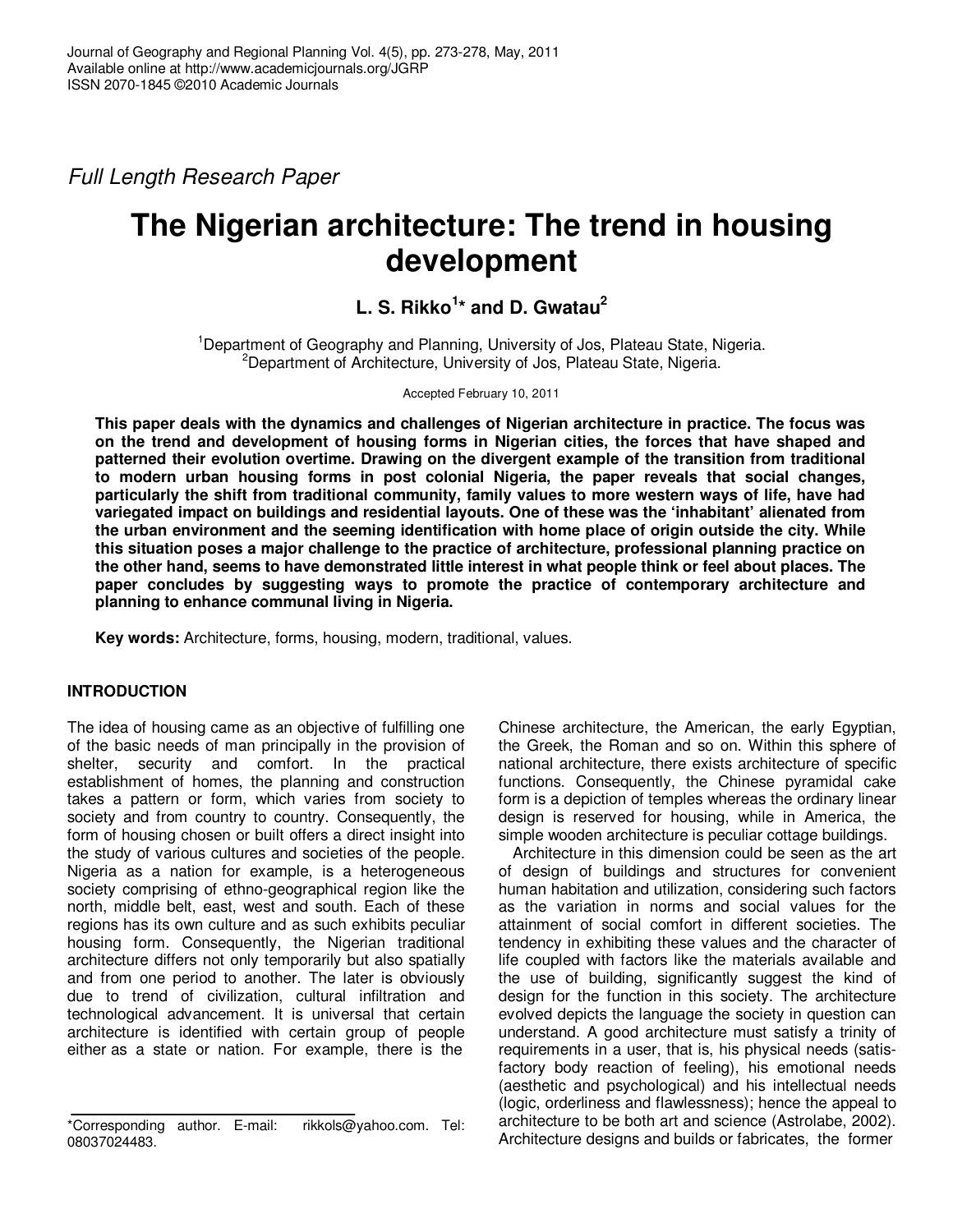

**Figure** 1. Typical housing layouts in Jos, Plateau State. (a) Typical Berom compound layout in Jos; (b)Typical Miango compound layout in Jos. Source: Authors Field Work, 2009

a process and the later a product, which are both significant in housing development. Highlighting the various housing forms with respect to the practice of architecture is the objective of this study. The paper also points out the gains and shortfall of modern architecture in Nigeria.

#### **HOUSING DEVELOPMENT: THE EVOLUTION PHENOMENON**

The evolution of architecture can be trace back to the late Stone Age. As the hunter gatherers of that age move about in search of food, they built the earliest temporary structures that appeared in archeological record. Human shelter was at first simple and perhaps lasted only a few days or months. Over time however, even temporary structures evolved into highly reformed forms. Gradually, more durable structures began to appear, particularly after the advent of agriculture when people began to stay for longer periods in one location. Thus, shelter began to expand from mere dwellings, to serve other more specialized functions such as food storage, commerce, religious ceremonies, and festival and so on. Structures began to have symbolic as well functional values; these became possible as the society evolved. Societal evolution also affected nature of building materials used as there was a departure from leaves, reeds and sticks which characterized early buildings to more durable materials such as

clay, timber, stone, etc.

With passage of time, subsequent development in the intellectual and social ability of man took place. The development of man's inherent ability (his instincts) led him to the understanding of the social, political and economic consequences of the elements of nature within his sphere of existence. This subsequently led him to the assumption of the position of his environment. Consequently, there the quest for master's abode which gave birth to the question of housing; a phenomenon so vital to our lives, second only to food.

#### **METHODOLOGY**

Information was collected from the core of the city, which had a lot of colonial influences as well as from the peri-urban areas regarding their development and the forces that shaped them overtime.

The elements, which inform this write up were compiled into physical elements, territorial, social interaction, individual and societal relationships. Data collection was effected in two stages. The first stage involved interview of elders, traders, city administrators and researchers in the field of study concerning housing form and the trend of development. The second stage covered the examination of information from existing records particularly of growth of settlements and population movements during the colonial era. It was also possible to obtained information on the design philosophy of various traditional architectural styles prevalent in Nigerian urban centers. This information was documented in form of photographs and sketches of compounds (Figures 1 to 5).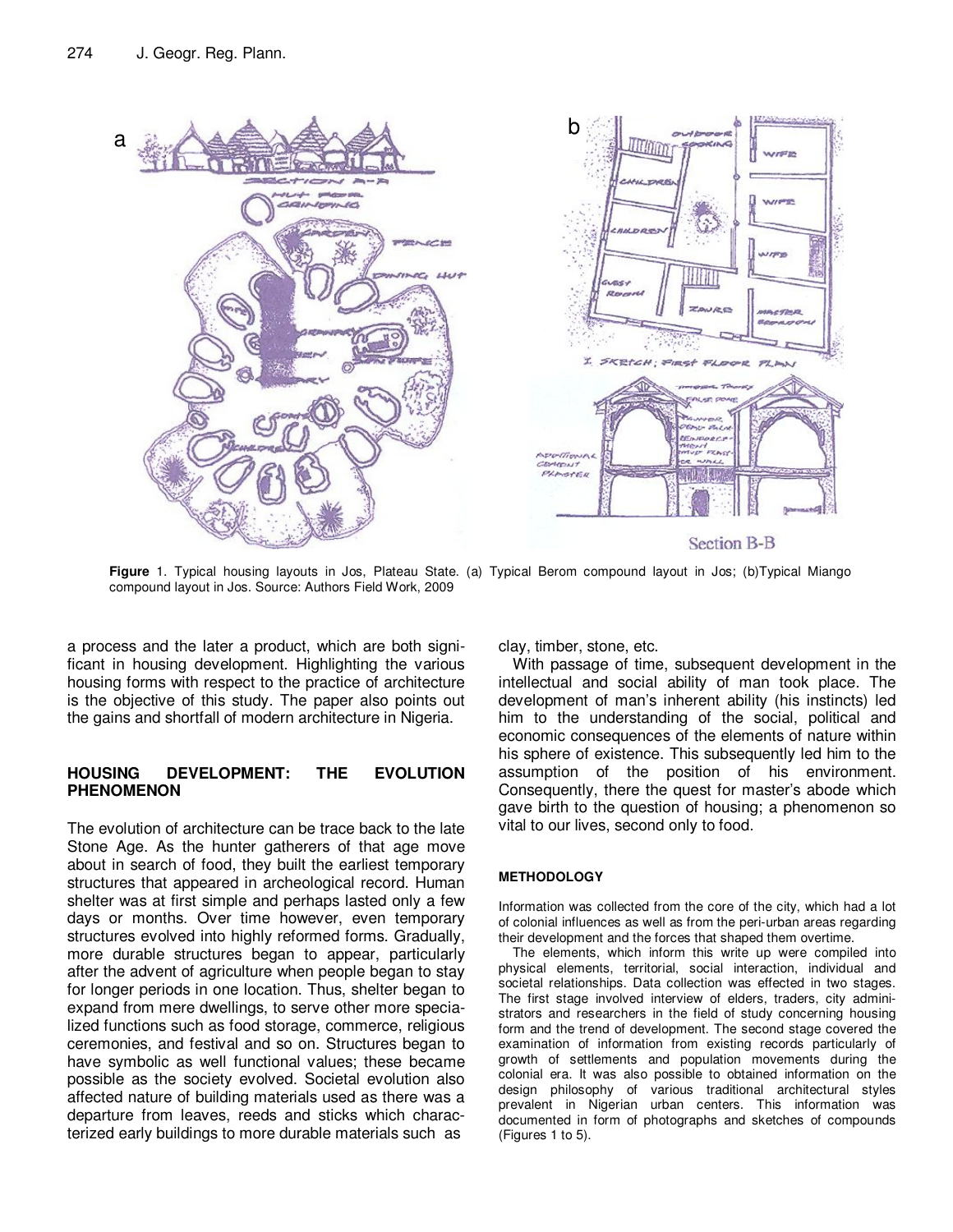

a

**Figure 2.** (a) Ngas housing forms; (b) Kutep housing forms; (c) Baju housing forms. Source: Suzan Denyer (1979).



**Figure 3.** Typical yoruba traditional compound in Ogbomosho, Western Nigeria with courtyard plan**.**  Source: Okewole (1999).

#### **DATA ANALYSIS**

#### **Analysis of housing forms and development in Nigeria**

Different traditional housing forms are identified with different regions in Nigeria. These housing forms are the resultant effects of the quest for a rational abode from man as influenced by culture, religion, climate, urbanization, and recently professionalism.

A building is a dwelling house not because of its size, shape, appearance, location or material components but because of the purpose which include among other things day- to-day activities of the inhabitants; resting, sleeping and family gathering. Grimes (1976) postulated that housing not only provides shelter for a family but also serves as a center for its total residential environment, as

a focus of economic activities, as a symbol of achievement and social acceptance and as an element of urban and income distribution. This has been largely affected by social changes particularly the shift from traditional community family values to western ways of life. In view of the aforementioned observations, the various housing forms prominent in Nigeria urban centers can be discussed under the traditional architecture with varying characteristics from one region to another. Traditional architecture is quite different from indigenous architecture.

That which is traditional refers to what has been handed over from generation to generation or what has come to be accepted and practiced whereas what is indigenous to a people is what has been developed by their own experience and self expressions. This distinction is necessary because what is sometimes handed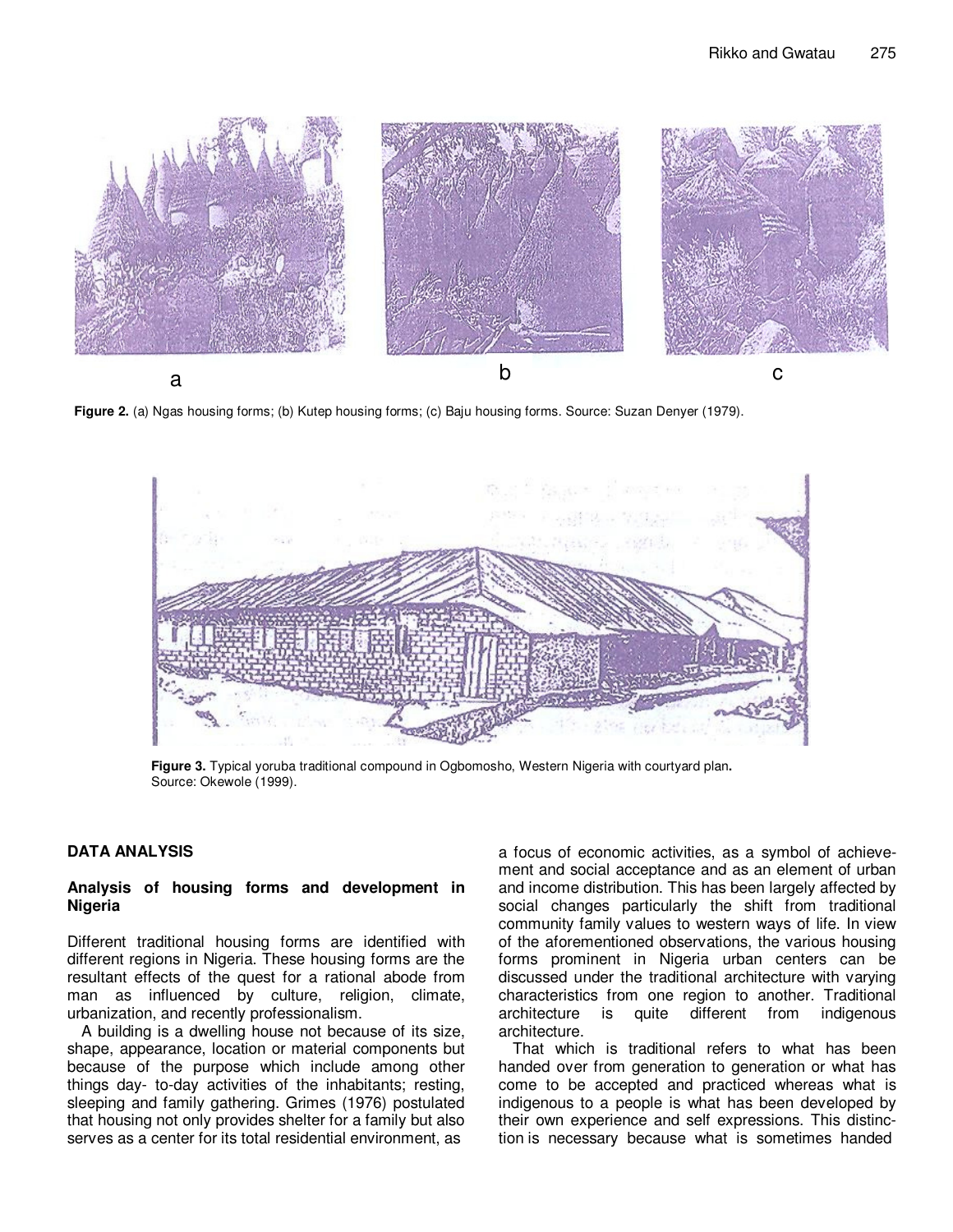

**Figure 4.** Typical Hausa compound with courtyard, 1950, near Zaria, Northern Nigeria Source: Friedrich (1982).



Figure 5. Modern housing in Nigeria arrived as a result of colonial influences. Note the disappearance of courtyard features which is indigenous to Nigeria. Source: Authors Field Work (2009).

down may not have been developed from the cultural milieu of the people.

### **Architecture in Northern Nigeria**

In Northern Nigeria, two styles of architecture have been identified in the area of housing in the traditional setting. The first is the Hausa homestead, which is the dominant

and more stable architecture. The second is the Fulani nomadic shelter, which at best can be referred to as tents. They are often constructed of impermanent materials like reeds, leafages and elephant grasses in very simple techniques due to frequency of mobility with change in seasons (Hussaini, 1999). The housing form has been influenced by climatic, religious and sociocultural factors of the environment. According to Friedrich (1982), Islam had no doubt some influence on the layout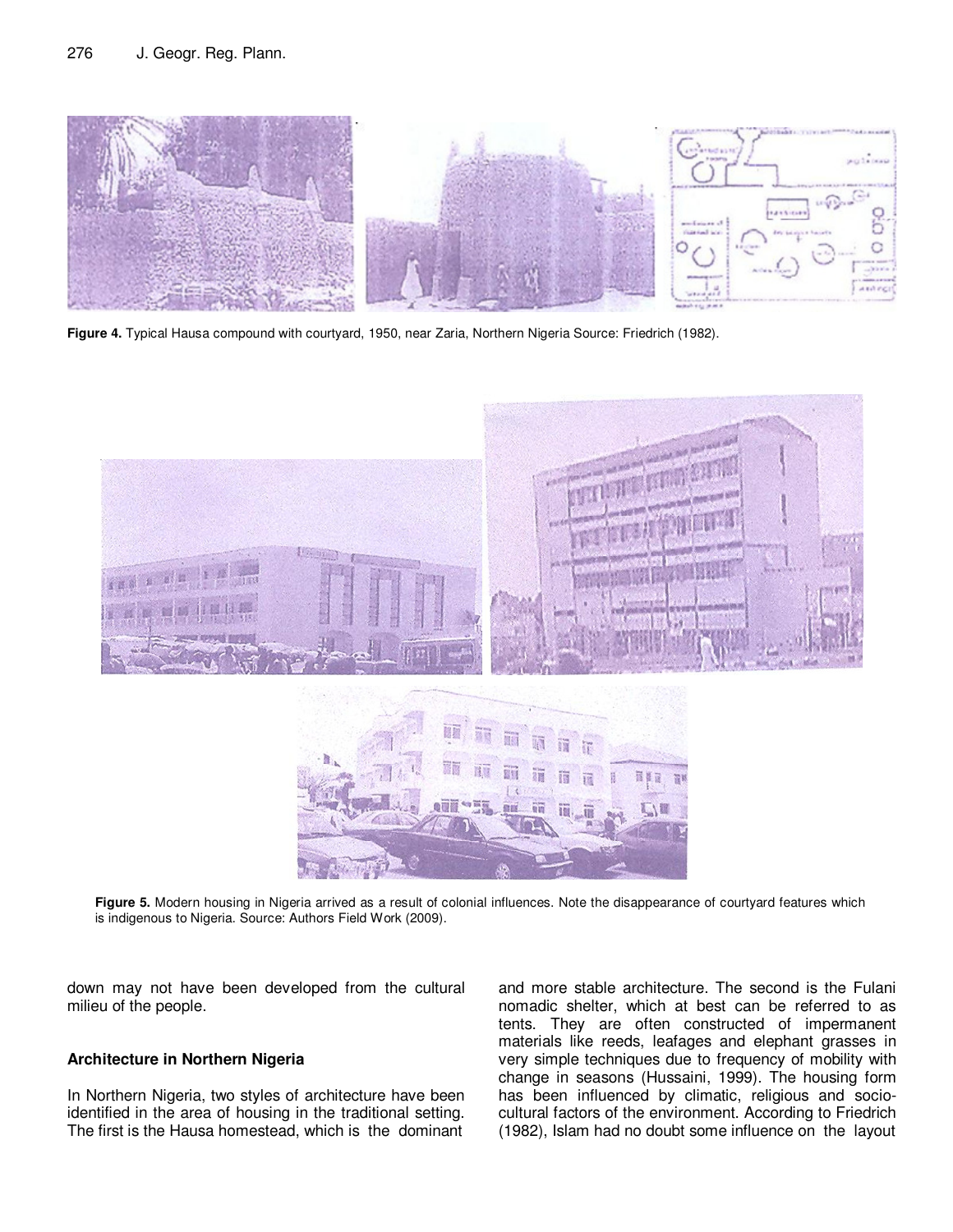of compounds (Figure 4) particularly in the urban areas of Hausa land. He argued that the courtyard house thus, identified with this architecture regarded today as almost synonymous with the "Muslim house" was in existence long before Islam made its appearance on the Arabian Peninsula in the  $7<sup>th</sup>$  Century AD. Other non-religious factors such as building materials, techniques and skills available to communities, their need for security, and scarcity of land especially in urban centers have contributed to the final shape of these courtyard houses.

### **Architecture of the Middle Belt**

In the middle belt, the architecture comprises of the traditional architecture of the Tivs, Igalas, the Taroks, Beroms (Figure 1), Ngas, Kutep, the Baju and so on. The various styles in this belt seemingly have common features in their curvilinear housing forms but noticeable differences in their housing pattern specifically in compound setting and techniques of construction. The middle belt-housing plan generally assumes a concentric pattern and the outer ring forms the base for the load bearing timber columns while the inner circle is for the walls. In a nutshell, the general house form for the middle belt architecture has been influenced by external factors as has been noticed with modern trend recently. The new trend according to Agida in Awotona (1986) is the rectilinear forms 1 imitation of colonial buildings such as the churches, clinics, courthouses and residences. The rectangular form is thus, associated with modernism, which has given rise to two housing forms as can be seen in the region today. First, the curvilinear plan, free standing, walled with mud, thatched roof, and arrangement in cluster of buildings around a compound and secondly, there is a rectilinear plan, free standing, and hipped roof, with walls of mud. This also could form a cluster of arrangement of dwelling units around a courtyard. In this region, according to Awotona (1986), there is decrease in wind strength, an increase in rainfall and fairly thicker vegetation when compared to the north.

# **Architecture in Western Nigeria**

The forms in western Nigeria comprise the architecture of the Yoruba and Benin traditional buildings. According to Awotona (1986), the Yoruba and the Benin housing forms have a lot in common; the construction materials, courtyard, impluvia and so on. The noticeable housing in this region is rectilinear (Figure 3) which incorporates courtyards for every family set up. Friedrich (1986) observed that most Yoruba traditional compounds can be grouped into two categories: First is the compound built around a central hall or corridor to accommodate a plurality of polygamous families linked together by agnatic relations of senior male members. Every compound

tended to show an identical basic form and framework being based set of adult males whose common agnatic decent furnished their inner organization and moral unity.

# **Architecture in Eastern Nigeria**

In the eastern part of Nigeria where the Igbos are dominant tribe, only a few architectural features can be accepted as typical for the entire Igbo land: The rectangular plan of dwellings, which are without windows, the verandah in front of the houses and universal use of the forked posts to carry the roofs (Dmochowski, 1990). Apart from dwelling, other common features of Igbo architecture as observed by Dmochowski (1990) were: Massive compound gates, meeting houses, shrines and two or three storey semi-defensive buildings called Obuna Enu. Each compound is fenced with only one entrance and exit. There are roofs made with such exquisite skill that their texture of palm ribs and grasses serves by itself as an architectural adornment. Various rooms, stores and a kitchen normally surround the impluvium. Normally, the men's section is separated from the women and children section is grouped together. The materials for construction used in Igbo land are mud, hardwood timber, palm leaves and midribs, bush twines and pawpaw trunks for constructing a drain for the impluvium.

### **Analysis of modern architecture in Nigeria: The gains and shortfall**

What people now have as modern architecture or contemporary Nigerian architecture is a preponderance of imported motifs and models that have little links with the socio-cultural heritage. Urbanization, collision of cultural values, relics of the colonial experience and exposure to western education have all made what is imported from other cultures part of what is now passed down from one generation to another. This may probably explain the disappearance of the indigenous courtyard type of house in Nigerian urban centers and also open space architecture and settlement pattern, all of which is obsolete now. Architects today have noted the contending arguments advanced for this alienating architecture.

The foundation of modern architecture in Nigeria was laid in Europe in the second decade of the twentieth century in terms of concepts and methodologies. The "new" post war architecture engendered new attitudes to architecture such as the consideration of architecture primarily as a volume and not a mass, the reliance on new materials like reinforced concrete, steel and glass which rendered conventional construction obsolete and the emergence of machine aesthetics among others (Kostof 1995). The documented history of modern architecture in Nigeria dates back from the early nineteenth